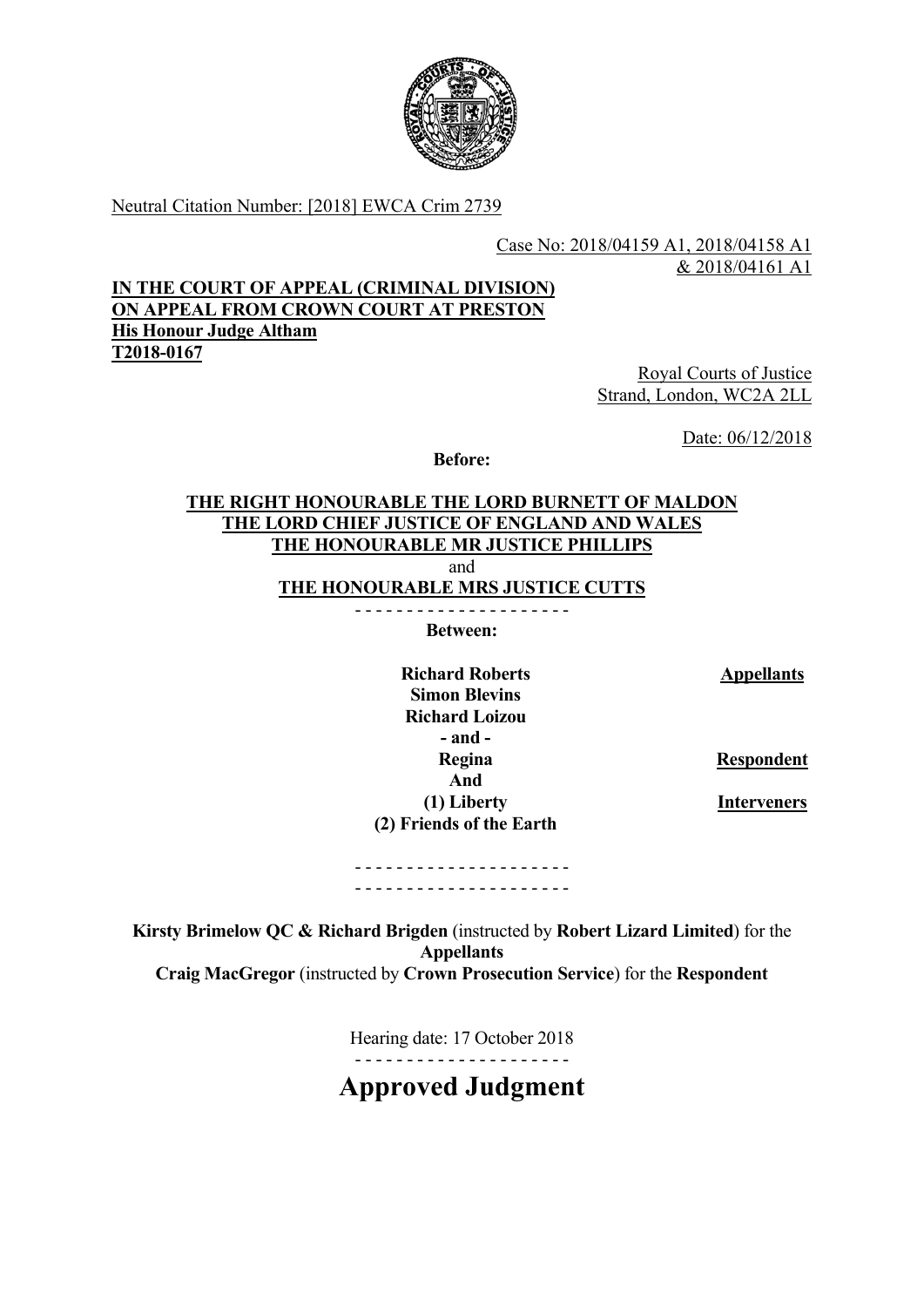# **Lord Burnett of Maldon CJ:**

- 1. On 22 August 2018 in the Crown Court at Preston before His Honour Judge Altham the applicants were convicted of public nuisance contrary to the common law. Their convictions arose out of their conduct in protesting against the authorisation to Cuadrilla by the Oil and Gas Authority to begin hydraulic fracturing, now well known as fracking, to explore for shale gas at a site just off the Preston New Road, the A583, near Blackpool. On 26 September 2018 the judge sentenced Mr Blevins and Mr Roberts to 16 months' imprisonment and Mr Loizou to 15 months. The applicants sat on top of the cabs of lorries for between two and half and three and a half days with the result that one carriageway of the road was blocked. Substantial disruption was caused to thousands of people.
- the full court as a matter of urgency. On Wednesday 17 October we heard the community order with a significant requirement for unpaid work. However, by the time years. A conditional discharge leaves the appellants vulnerable to being resentenced if 2. The applications for leave to appeal against sentence were referred by the Registrar to applications, granted leave to appeal and allowed the appeals. We concluded that an immediate custodial sentence in the case of these appellants was manifestly excessive. In our judgment the sentence which should have been imposed on 26 September was a of the hearing, the appellants had been in custody for three weeks meaning that they had served a sentence equivalent to six weeks. As a result, and only in consequence of that, we concluded that the appropriate sentence was a conditional discharge for two they offend in any way within the period of two years.
- 3. These are our reasons for arriving at this conclusion.

## **Public Nuisance**

4. Public nuisance is a common law offence, the boundaries of which were explored in *R v Rimmingtan* [2006] 1 AC 459. Both Lord Bingham of Cornhill and Lord Rodger of Earlsferry (at 484A and 487D respectively) were content to adopt, with minor modification, the definition of public nuisance in the then current edition of *Archbold, Criminal Pleading, Evidence and Practice,* with this result:

> to discharge a legal duty, if the effect of the act or omission is to "A person is guilty of a public nuisance (also known as common nuisance), who (a) does an act not warranted by law, or (b) omits endanger the life, health, property, or comfort of the public, or to obstruct the public in the exercise or enjoyment of rights common to all Her Majesty's subjects."

 The other members of the Committee agreed. The essence of the case advanced by the going about their business. It is a serious offence of a different order, for example, from prosecution against these appellants, accepted by the jury, was that their occupation of the lorries was not warranted by law and it had the effect of obstructing the public from temporarily obstructing the highway.

# **The Grounds of Appeal**

5. The appellants relied upon four grounds of appeal: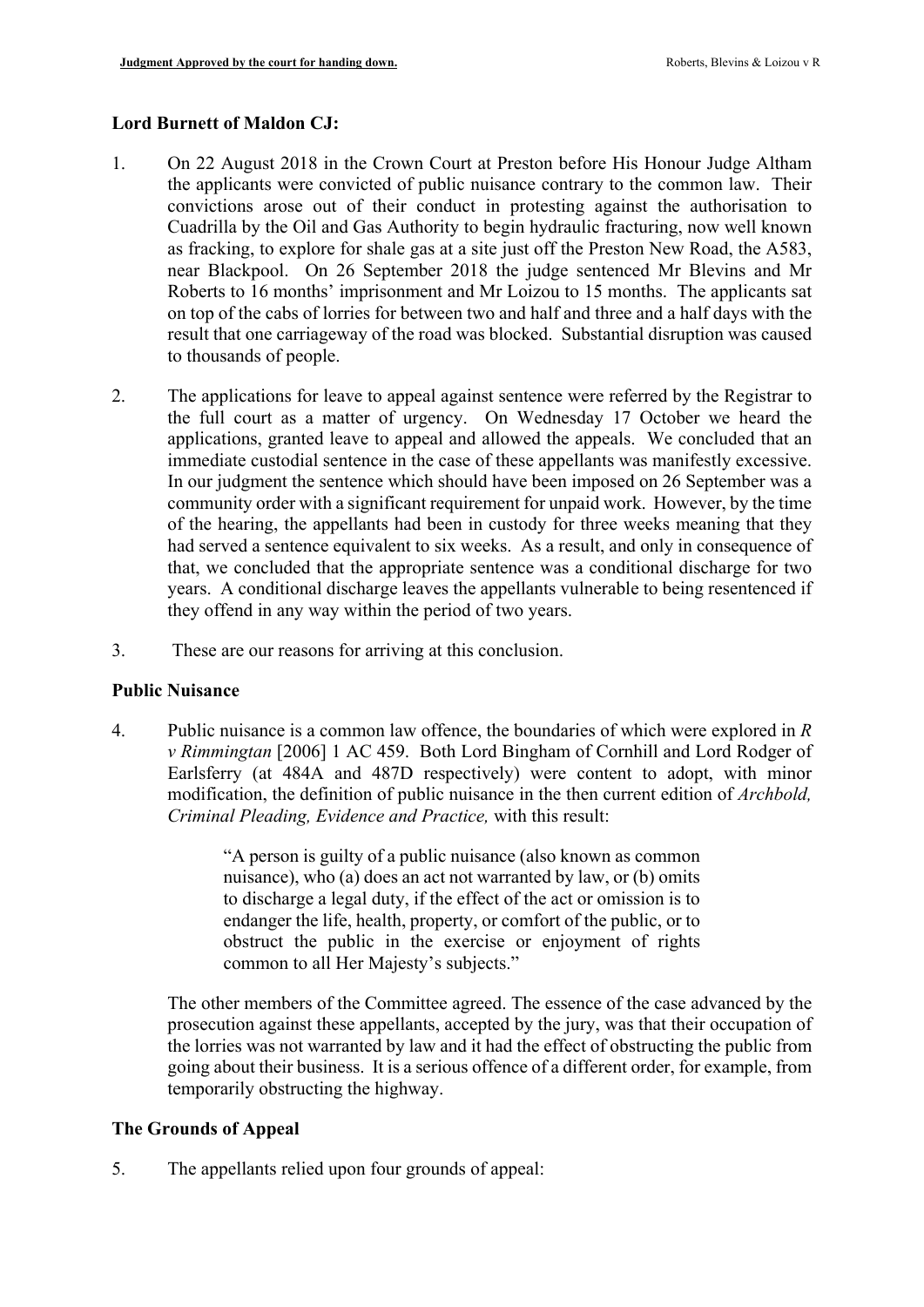$(i)$ An immediate custodial sentence is never appropriate for a non-violent crime committed as part of peaceful protest as a matter of domestic law and would breach article 10 of the European Convention of Human Rights ["ECHR"];

 (ii) Even if the custody threshold had been passed on the facts of these cases, the judge should have imposed a suspended sentence having regard to all the circumstances. In particular, the judge erred in concluding that immediate imprisonment was unavoidable because these appellants were unsuitable for rehabilitation given their unswerving beliefs against fracking;

 (iii) The sentence was manifestly excessive because the undoubted disruption that followed the appellants' action was largely the direct cause of the concurrent actions of others;

 (iv) Information obtained after the sentences were imposed raised the question of the appearance of bias on the part of the judge.

- judge to establish what he knew of the matters relied upon by the appellants. In the event it was not necessary to hear the argument in this appeal. 6. We decided to hear oral argument on the first three grounds and were assisted by written submissions from Liberty and Friends of the Earth. The fourth ground had arisen very shortly before the hearing of the applications. The respondent had not had an opportunity to investigate the matter and neither had any inquiry been possible of the
- 7. There is no suggestion that the judge was in fact biased. The test to be applied in cases of apparent bias was set out by Lord Hope in *Porter v Magill* [2002] 2 AC 359 at [103]:

"The question is whether the fair-minded and informed observer, having considered the facts, would conclude that there was a real possibility that the tribunal was biased."

- 8. Such questions generally arise in advance of a trial when the facts can be properly of the features said to give rise to concern, because if the judge was ignorant of explored but as Lord Bingham CJ observed in *Locabail (UK) Ltd v Bayfield Properties*  Ltd <sup>[2000]</sup> QB 451 at <sup>[18]</sup> it may be necessary to explore whether the judge was aware something said to require him to recuse himself, there would be no danger of bias.
- 9. In view of the rather lurid news reporting that surrounded this ground, we shall summarise the evidence relied upon.
- 10. It is contained in a statement produced by a "climate justice campaigner" employed by Friends of the Earth who states that on 27 September 2018 (that is the day following the sentencing) he "was requested to research the links between [the judge's family] and the fossil fuel industry." The information he provides in the statement was gathered from the internet on that day.
- ships' stores in the north west. The website of the business said that new areas of 11. The judge's octogenarian parents remain directors of a family business, which is run by his sister (who we are told was born in 1963), that has operated since the mid-nineteenth century as a grocer and butcher. Prior to 1984 the business diversified into supplying business were developed including supplying the new Freight Ferry services from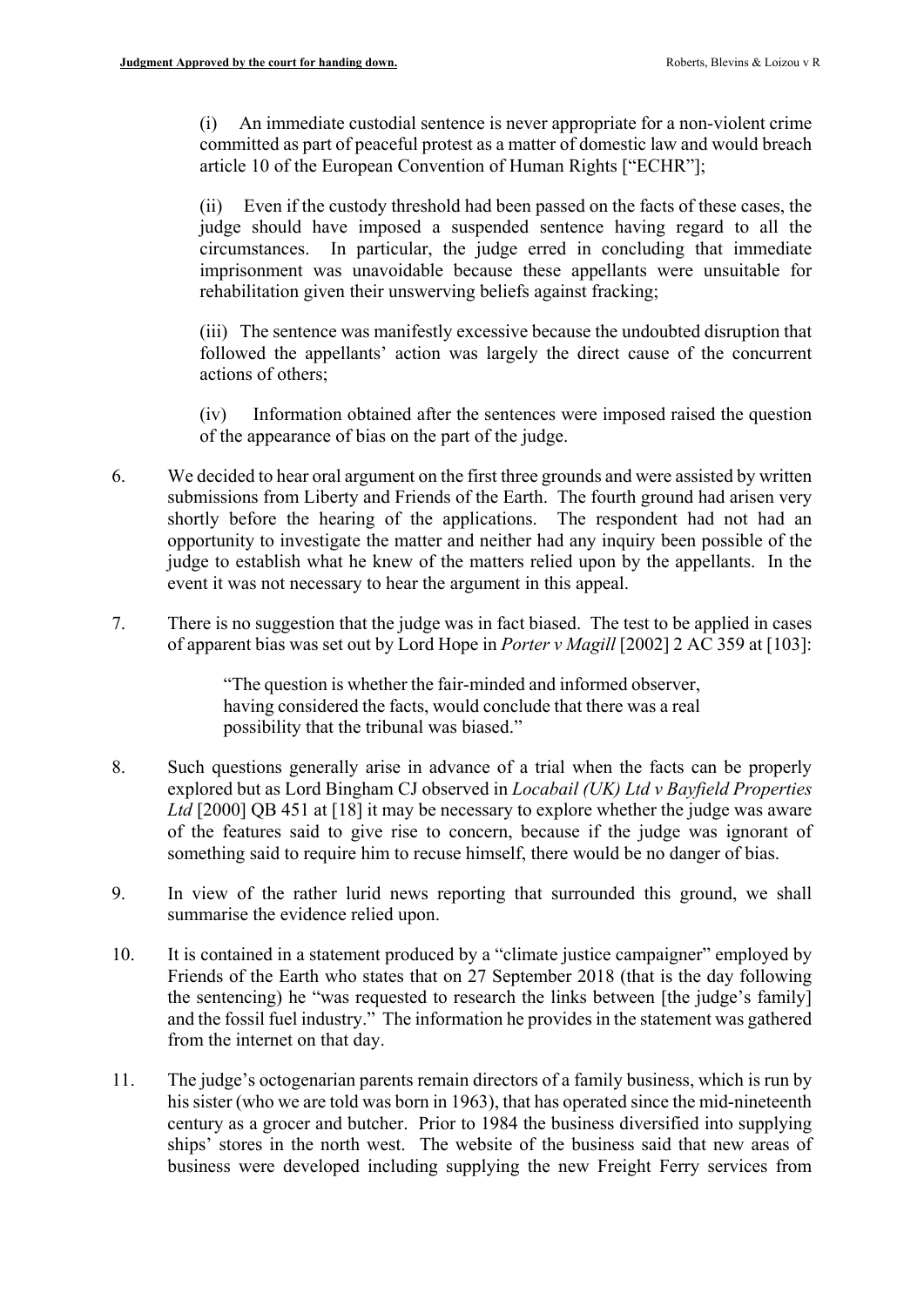to the area's offshore gas and oil platforms. It is in that way that it is said the business Heysham and Liverpool to Ireland. Then in 2000, the business began supplying stores "supplies the oil and gas industry". The next step in the chain is the statement that "one of the dominant firms engaged in the Irish Sea oil and gas industry is Centrica." The final step is that Centrica is a substantial investor in Cuadrilla.

- 12. The statement shows that the judge is not a shareholder in the family business.
- established by the evidence filed) and that Centrica had an interest in Cuadrilla, which 13. Even were the judge to have been aware that the rigs supplied with stores by the business were owned or operated by Centrica (if that be the case, which is not is evidenced by quotations from public statements, at first blush this looks tenuous when considering the test for apparent bias.
- 14. Two other features are relied upon.
- which the drilling equipment was imported. There is no direct connection suggested the business "is one of four suppliers to Immingham Docks". It appears to be suggested lorries entered the United Kingdom that somehow that would lead a reasonable and 15. The lorries occupied by the appellants had travelled from Immingham Docks, through between the business operated by members of the judge's family and the lorries in question, but a website operated by an organisation called 4C Offshore suggests that that because the business has commercial dealings with the port through which the fully informed observer to suppose that the judge might be biased.
- 16. Finally, the appellants place reliance on the fact that the judge's sister put her name to unlikely to give rise to any concern in any reasonable objective observer. If a sibling an open letter in 2014 to Lancashire County Council supporting the grant of permission for two exploratory wells in Lancashire. The letter, signed by a large number of local business people who expressed a desire to enhance the economic prosperity of the region, was co-ordinated by the North West Energy Task Force. That declares itself independent of, but receiving support from, both Centrica and Cuadrilla. Whether the judge was aware of any of this is unknown. That said, it would be surprising if anyone living in the vicinity did not have an opinion on the question of fracking in Lancashire, even more surprising if members of their immediate or extended families did not have opinions, sometimes publicly expressed. Judges are generally not their brother's keeper and public support expressed for or against a cause by a sibling or child would be signing a round-robin letter of this sort disqualified a judge in these circumstances, the implications would be significant. What of a child or sibling who was a vocal supporter of an environmental cause? The argument, if sound, would cut both ways.

## **The Facts**

- granted a licence by the Oil and Gas Authority to explore for shale gas by fracking. 17. In January 2017 the oil and gas exploration and production company Cuadrilla was The licence allowed them to explore at a site just off the Preston New Road, the A583, near Blackpool. That is the main road between Blackpool and Preston.
- 18. Fracking remains controversial. Many people hold sincere views that it should not be permitted. There are those who have what might be described as local concerns, which centre on objections to a particular site; and those who have wider concerns linked to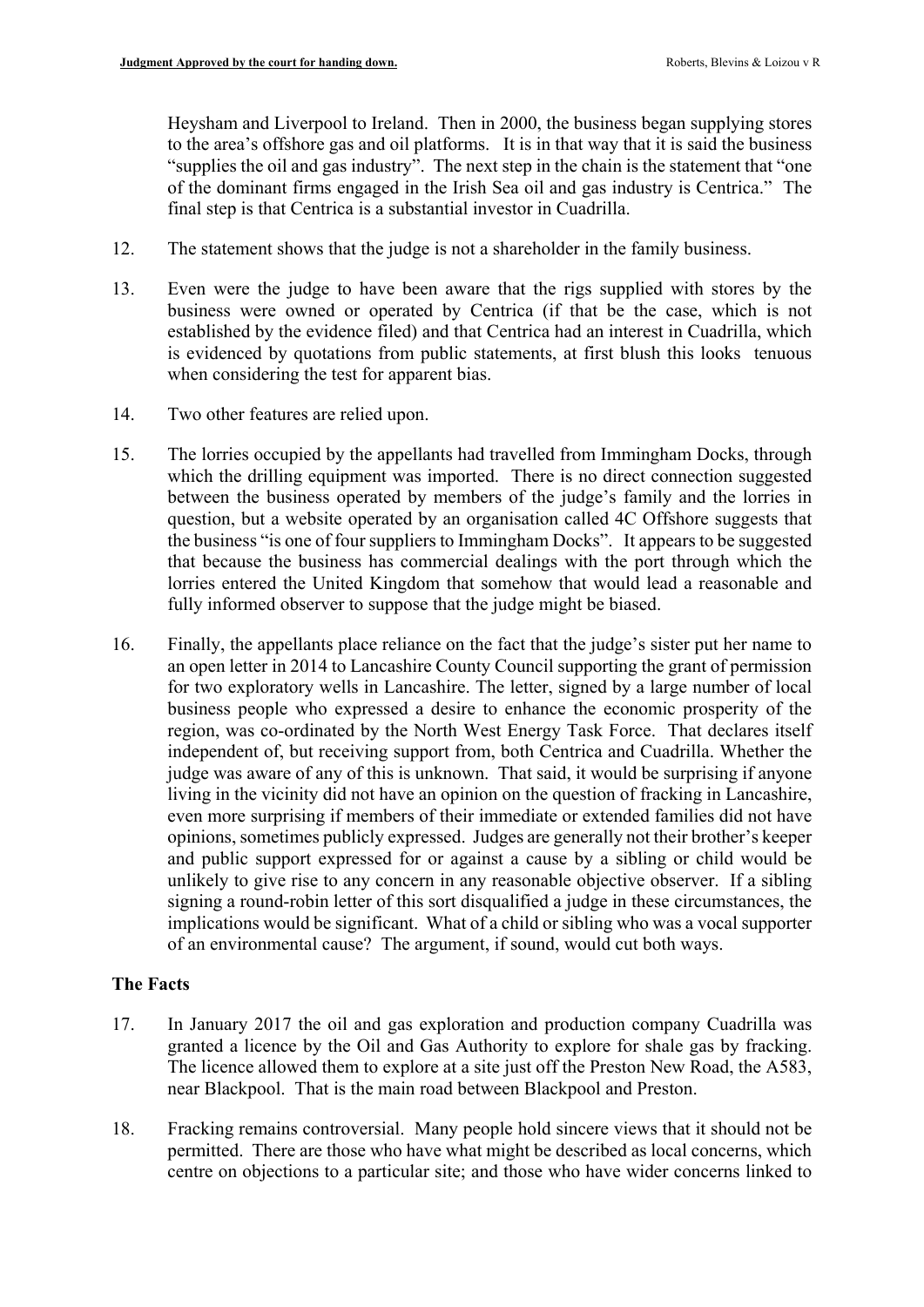prosperity, energy security and, at least as regards gas, that it produces less greenhouse the general abstraction of and use of hydrocarbons to provide energy. Many campaigners oppose the development of any new oil, gas or coal reserves because their use will generate greenhouse gases. Others take a different view focussing on economic gas than some other hydrocarbon fuels.

- 19. The site at Preston New Road has been the subject of various demonstrations since Cuadrilla began to make preparations in advance of fracking. That has included disrupting attempts to transport the necessary equipment to the site and also the use of civil legal action to challenge what is proposed by reference to environmental law. Those legal actions have been unsuccessful.
- managed to get through the cordon and climbed on top of the cab of the last lorry. The actions of the two appellants were not the sole cause. The convoy of lorries blocked one of the carriageways. Other protestors were milling around on the other carriageway, not least encouraged by and interested in the activities of these appellants, causing the complete blockage of the road. There was a total of 75 police officers on 20. On Tuesday 25 July 2017, seven lorries travelled from the port of Immingham to the Cuadrilla site carrying specialist drilling equipment which had been imported from the continent. The police were given about 15 minutes advance notice of the imminent arrival of the convoy before its appearance on the Preston New Road. Many protestors were in the vicinity and so the police placed patrol cars in front of and behind the convoy. They deployed police officers to provide a physical cordon in an attempt to enable the vehicles to get to the site. At 08:06 Mr Roberts managed to get through the police cordon and climbed onto the top of the cab of the first lorry in the convoy. Naturally, it stopped to protect Mr Roberts' safety. Very shortly afterwards Mr Loizou traffic on the A583 very quickly was brought to a standstill in both directions but the site. Road diversions were set up and, as was inevitable, massive disruption developed.
- 21. The road was still blocked at 15:18 when Mr Blevins climbed onto the roof of the lorry next to the one on which Mr Roberts was positioned. It remained blocked in both directions until about 17.00.
- 22. Later that evening the police established a contraflow which enabled traffic to negotiate the blockage. The appellants' occupation of the lorries was understandably very popular with other demonstrators, whatever the impact on the thousands of people inconvenienced, and so although the lorries themselves did not cause the complete blockage of the road, the appellants' conduct with the inevitable attention it drew from likeminded supporters was a significant contributory cause of the closure of the road.
- 23. Mr Loizou was the first of the appellants to come down from a lorry. He did so at 05:10 on 27 July after just short of 2 days. Mr Blevins came down at 16:45 on Friday 28 July having spent just over 3 days on his lorry. Mr Roberts climbed down at 20:13 later that day having been on his lorry for 3 and a half days.
- 24. A fourth man, Mr Brock, had also climbed on top of one of the lorries. He pleaded guilty to public nuisance and received a suspended sentence. He did not come down until 11:35 on Saturday 29 July 2017, after just over 3 days.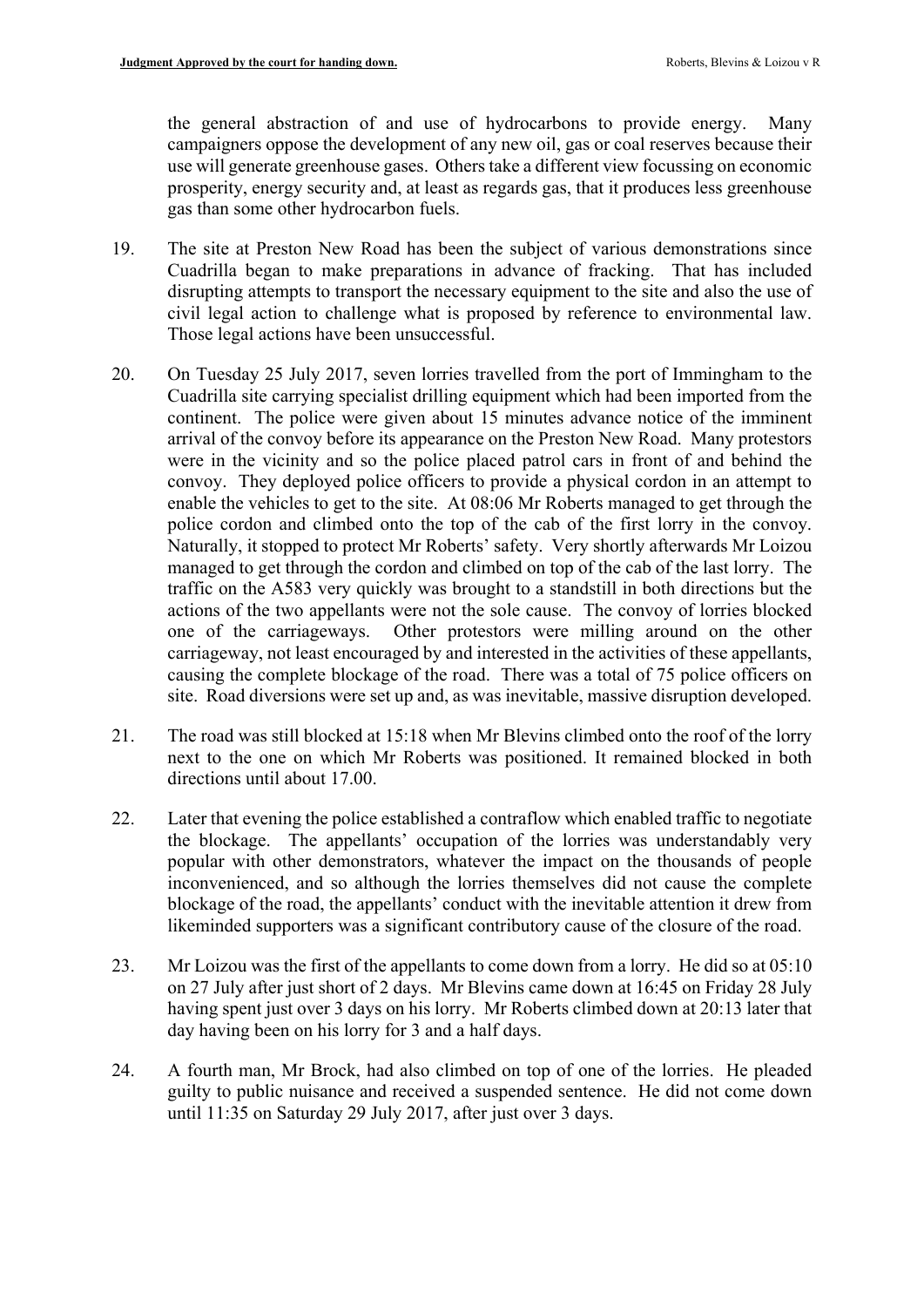## **The Judge's approach to sentencing**

- not to seek to force the appellants (and Mr Brock) from the lorries. He summarised the 25. The judge set out the background facts and noted that a decision was taken by the police very significant disruption suffered over a wide area as a result of the blockage and subsequent contraflow and its effects on local residents and businesses. The lorry drivers were affected not least because they had to stay in the vicinity until the unlawful interference with the lorries was over. The judge made clear that he intended to sentence the appellants only for the disruption for which they were responsible.
- 26. The judge correctly directed himself to have regard to both harm and culpability in particular facts in respect of which he had the advantage of hearing the evidence over a determining the sentences. He considered that previously decided cases on sentencing for public nuisance gave little assistance, observing that each case turned on its relatively lengthy trial. He continued:

 "Culpability … is high. Even if the defendants did not appreciate soon have become abundantly clear to them … naivety must immediately the impact of what they were doing, and it is difficult to see how they could not have appreciated it, it would surely have been quickly dispelled. … This would have been a completely different case for the purposes of sentencing if after a few hours that originally unseemly euphoria had abated and they had decided to come down."

 implications of blocking a main road between a city and a town. The prolonged length The judge rejected the suggestion that the appellants were sorry for the disruption they caused, a submission which had been made on their behalf. They appreciated the of the disruption was the critical factor in weighing culpability.

"What could have been regarded as a protest which made its point and created a level of disruption which was not so intolerable was deliberately turned into a significant public nuisance by these defendants placing their belief in their own correctness above the interests of the wider public and indeed without regard to the interests of the wider public."

- of the disruption that extended the harm to a very large group. 27. The judge noted that the harm suffered by those inconvenienced was widespread with each individual, subject to a few exceptions, suffering modest harm. It was the length
- 31. He was self-employed, working in education talking about the environment. He 28. The judge had regard to the personal position of each of the appellants. Mr Loizou was had no previous convictions. There was a substantial number of letters attesting to his positive good character. Mr Blevins was 26. After his arrest for this offence, and whilst under investigation (he was not on bail) he committed another offence of vehicle tampering. The judge recognised that this did not aggravate the offence with which he was concerned, but it did throw light on the risk of reoffending and the chances of his complying with the conditions of a non-custodial sentence. At the time of his offending Mr Blevins was employed as a research scientist at Sheffield University. His employers indicated that they could hold the job open for him for three months, but not longer. He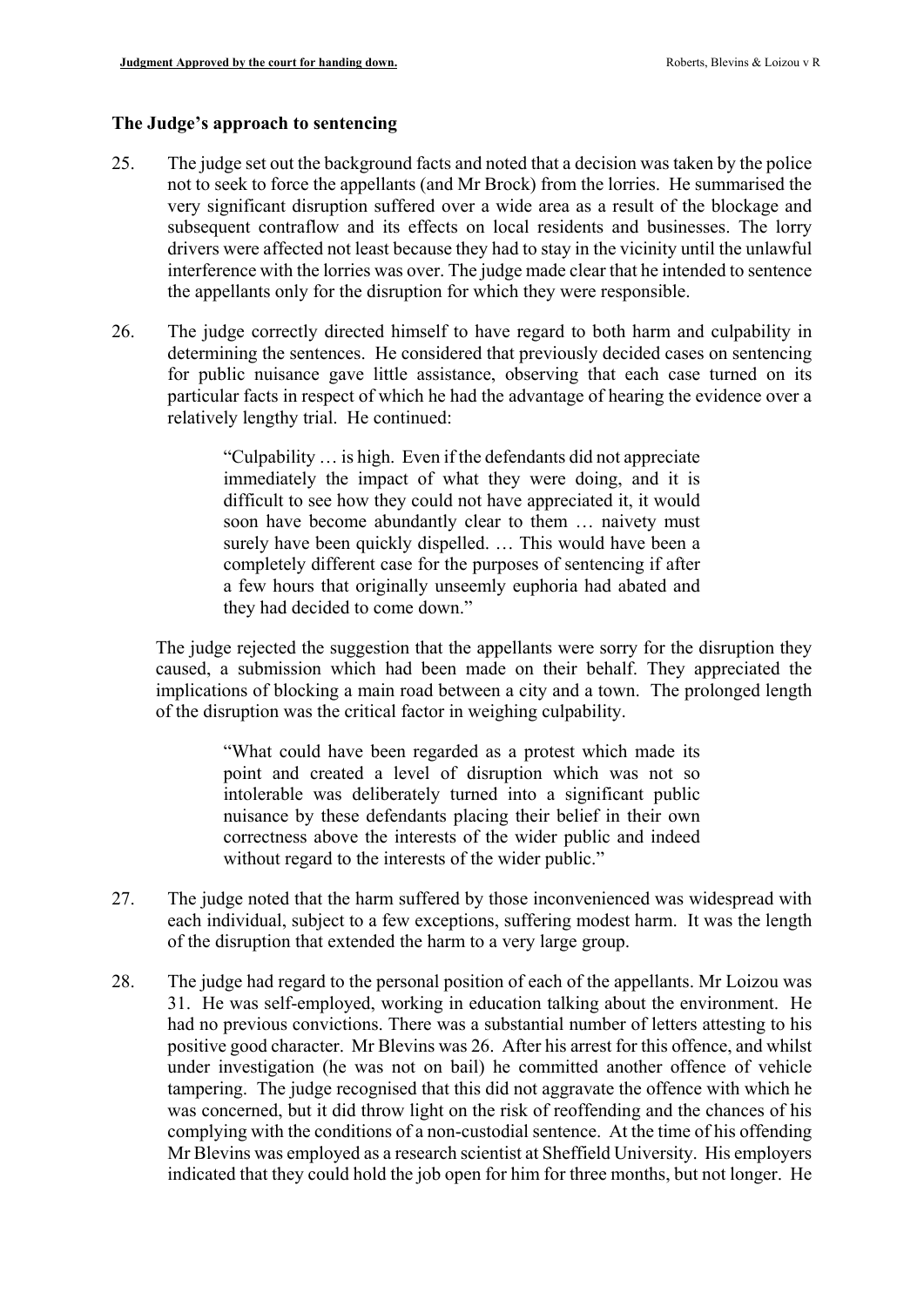too had many references which attested to his positive good character and had no previous convictions. Mr Roberts was 36 at the time of sentencing. He was studying environmental science at the Open University and completing a thesis on the impact of fracking but worked as a piano tuner and restorer. He was convicted in 2005 when, as an undergraduate, he used his vehicle as an unlicensed taxi. There was evidence of his current good character.

- serious or involved such prolonged inconvenience to the public. He quoted from the 29. The judge was referred to a number of previous cases in which protesters had received non-custodial sentences (albeit not for public nuisance) but noted that none was as speech of Lord Hoffmann in *R v Jones (Margaret)* [2007] 1 AC 161 at [89] (to which we will return) explaining the honourable history of civil disobedience. He was alive to the right of free expression guaranteed by article 10 ECHR.
- 30. The judge concluded that the custody threshold was crossed but, having regard to the relevant Sentencing Council definitive guideline, decided that the sentences could not be suspended. He accepted that there was strong personal mitigation in the case of each of these appellants and that their immediate imprisonment would have adverse impacts upon them and others. But he considered, contrary to the conclusions in the presentence reports, that there was a present risk of reoffending. He said:

 that they are right and it was plain that during the course of their "Each of them remains motivated by an unswerving confidence evidence at trial that they felt even then that they were justified in how they acted. Whilst they each make protestations of remorse those came only after they were convicted. It is most unlikely that they can be dissuaded from any intention to carry on by meaningful work, to that extent there is no real chance of rehabilitation."

## **A custodial sentence not appropriate as a matter of principle?**

- custodial sentence in the absence of violence against the person. She submits that in such cases it is punishment enough to receive the stigma of a conviction and that, in 31. Miss Brimelow QC's core submission was that those convicted on any offence in the course of protesting, as a matter of domestic and ECHR law, should not receive a this case, the judge should have imposed absolute discharges, or at most a fine.
- offending very different levels of harm may be suffered by individuals or groups of individuals. They carry various maximum sentences. Some are triable only as summary approach to sentencing by looking at harm and culpability and with the three aims of 32. We were unable to accept that submission. There is a wide range of offences that may be committed in the course of peaceful protest of differing seriousness; and within the offences (for example low level criminal damage or wilful obstruction of the highway) and others are indictable. Many protests are directed at government or official bodies and the harm is suffered at what might be described as official level only. Trespassing at military bases or damaging their perimeter fences, are examples. But the essential sentencing in mind (punishment, deterrence and rehabilitation) remain in play. The motivation of an offender can go to increase or diminish culpability. It forms no part of a court's function to adjudicate, even *sub silencio*, on the merits of controversial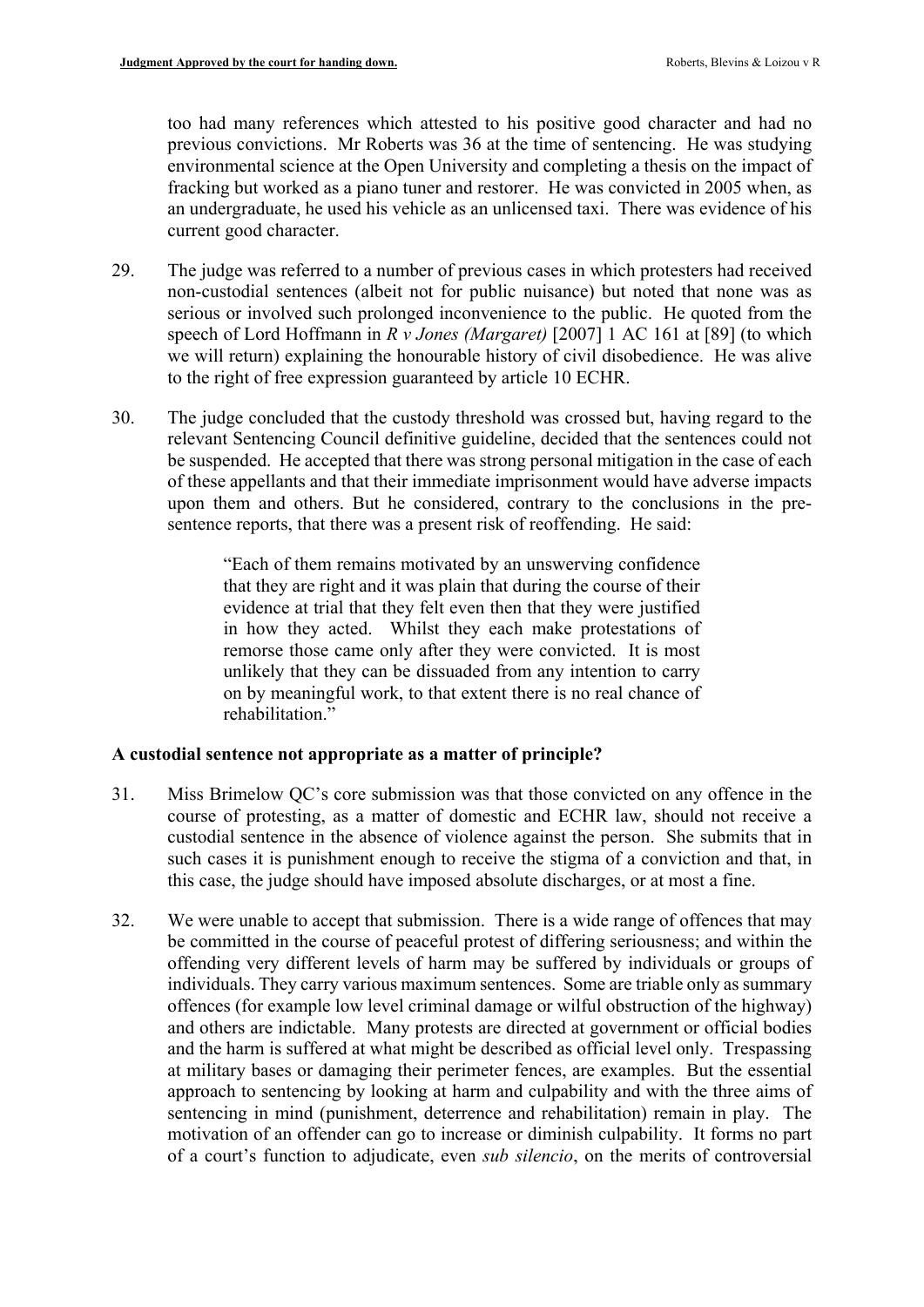issues but it is well established that committing crimes, at least non-violent crimes, in the course of peaceful protest does not generally impute high levels of culpability.

 the legal justification. The common feature of the appeals was that they raised the 33. It is in this context that the observations of Lord Hoffmann in *Margaret Jones* have resonance. The case concerned many appellants who were said to have caused damage at military bases for which they were criminally responsible, unless there was legal justification for what they were said to have done. The issue in each appeal concerned question whether the crime of aggression, if established in customary international law, was a crime recognised by or forming part of the domestic criminal law of England and Wales. The appellants' argument was that they acted as they did because they wished to disrupt the commission of that crime, or what they believed would be the commission of that crime against Iraq, by Her Majesty's Government or the Government of the United States. They relied upon the defence that they acted reasonably to prevent crime. Those contentions failed, but Lord Hoffmann made important observations about protest and the criminal process in the course of his speech. They bear repetition:

> the law to affirm their belief in the injustice of a law or beliefs by accepting the penalties imposed by the law. The police "89. My Lords, civil disobedience on conscientious grounds has a long and honourable history in this country. People who break government action are sometimes vindicated by history. The suffragettes are an example which comes immediately to mind. It is the mark of a civilised community that it can accommodate protests and demonstrations of this kind. But there are conventions which are generally accepted by the law-breakers on one side and the law-enforcers on the other. The protesters behave with a sense of proportion and do not cause excessive damage or inconvenience. And they vouch the sincerity of their and prosecutors, on the other hand, behave with restraint and the magistrates impose sentences which take the conscientious motives of the protesters into account. The conditional discharges ordered by the magistrates in the cases which came before them exemplifies their sensitivity to these conventions.

> 90. These appeals and similar cases concerned with controversial activities such as animal experiments, fox hunting, genetically modified crops, nuclear weapons and the like, suggest the emergence of a new phenomenon, namely litigation as the continuation of protest by other means. (See, for examples, *R v Hill (Valerie)* (1988) 89 Cr App R 74 (nuclear weapons) *Blake v Director of Public Prosecutions* [1993] Crim LR 586 (Gulf War) *Morrow, Geach and Thomas v Director of Public Prosecutions* [1994] Crim LR 58 (anti-abortion) *Hibberd v Director of Public Prosecutions (*27 November 1996) Divisional Court, unreported *(*Newbury by-pass) *Hutchinson v Newbury Magistrates' Court* (2000) 122 ILR 499 (Trident missiles) *Nelder v Crown Prosecution Service* (3 June 1998) Divisional Court, unreported (fox hunting) *Lord Advocate's Reference No 1 of 2000 2*001 JC 143 (Trident missiles) *Director of Public*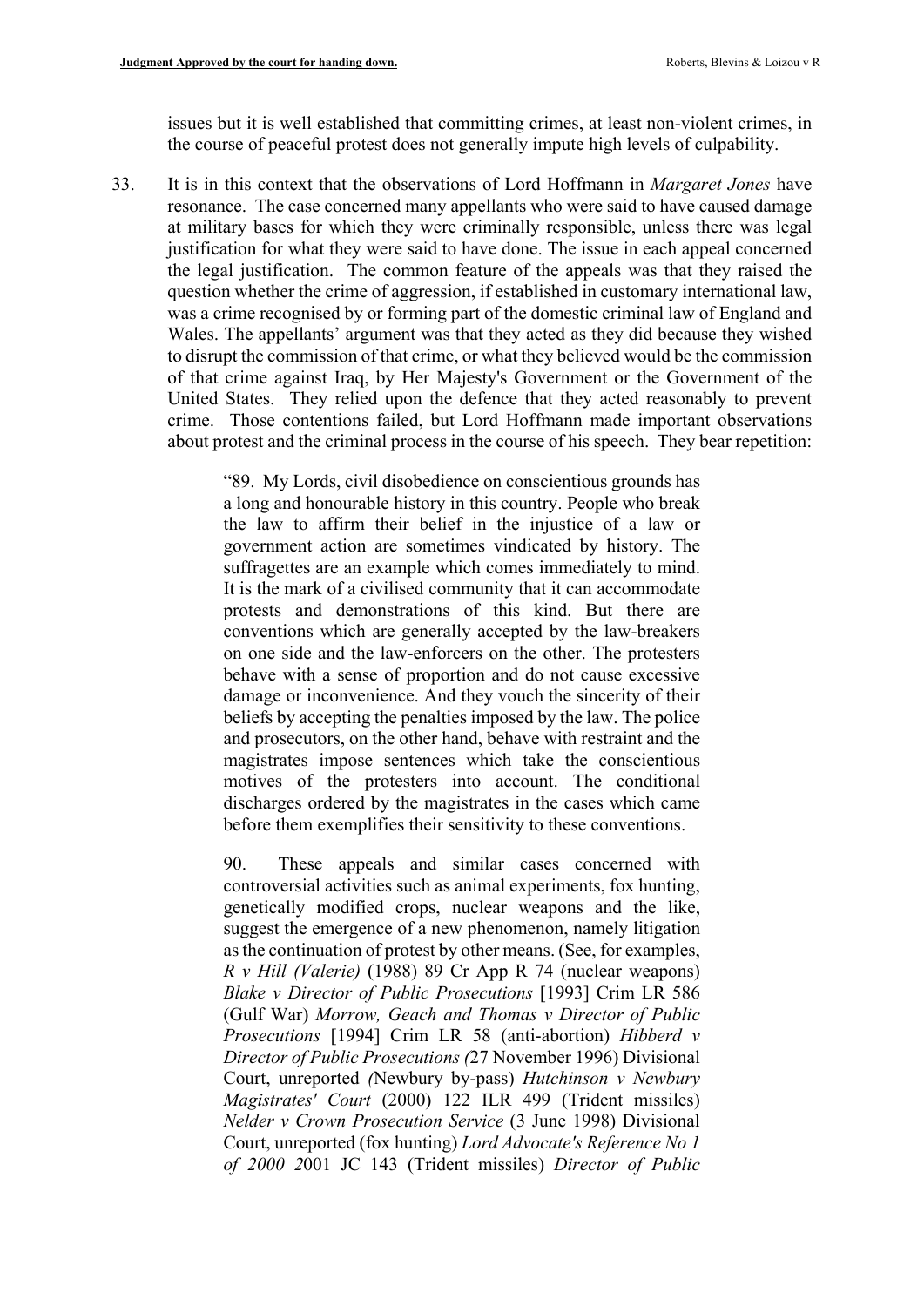platform from which to address the media on the subject. They *Prosecutions v Tilly*[2002] Crim LR 128 (genetically modified crops) *Monsanto v Tilly* [2000] Env LR 313 (genetically modified crops).) The protesters claim that their honestly held opinion of the legality or dangerous character of the activities in question justifies trespass, causing damage to property or the use of force. By this means they invite the court to adjudicate upon the merits of their opinions and provide themselves with a seek to cause expense and, if possible, embarrassment to the prosecution by exorbitant demands for disclosure, such as happened in this case.

91. In *Hutchinson v Newbury Magistrates' Court* (2000) 122 ILR 499, where a protester sought to justify causing damage to a fence at Aldermaston on the ground that she was trying to halt the production of nuclear warheads, Buxton LJ said:

 "There was no immediate and instant need to act as Mrs Hutchinson acted, either [at] the time when she acted or at all: taking into account that there are other means available to her of pursuing the end sought, by drawing attention to the unlawfulness of the activities and if needs be taking legal action in respect of them. In those circumstances, self-help, particularly criminal self-help of the sort indulged in by Mrs Hutchinson, cannot be reasonable."

 92. I respectfully agree. The judge then went on to deal with Mrs Hutchinson's real motive, which ("on express instructions") her counsel had frankly avowed. It was to "bring the issue of the lawfulness of the government's policy before a court, preferably a Crown Court." Buxton LJ said:

"In terms of the reasonableness of Mrs Hutchinson's acts, this assertion on her part is further fatal to her cause. I simply do not see how it can be reasonable to commit a crime in order to be able to pursue in the subsequent prosecution, arguments about the lawfulness or otherwise of the activities of the victim of that crime."

 93. My Lords, I do not think that it would be inconsistent with our traditional respect for conscientious civil disobedience for your Lordships to say that there will seldom if ever be any arguable legal basis upon which these forensic tactics can be deployed.

 94. The practical implications of what I have been saying for the raised by facts proved or admitted, either by the prosecution or conduct of the trials of direct action protesters are clear. If there is an issue as to whether the defendants were justified in doing acts which would otherwise be criminal, the burden is upon the prosecution to negative that defence. But the issue must first be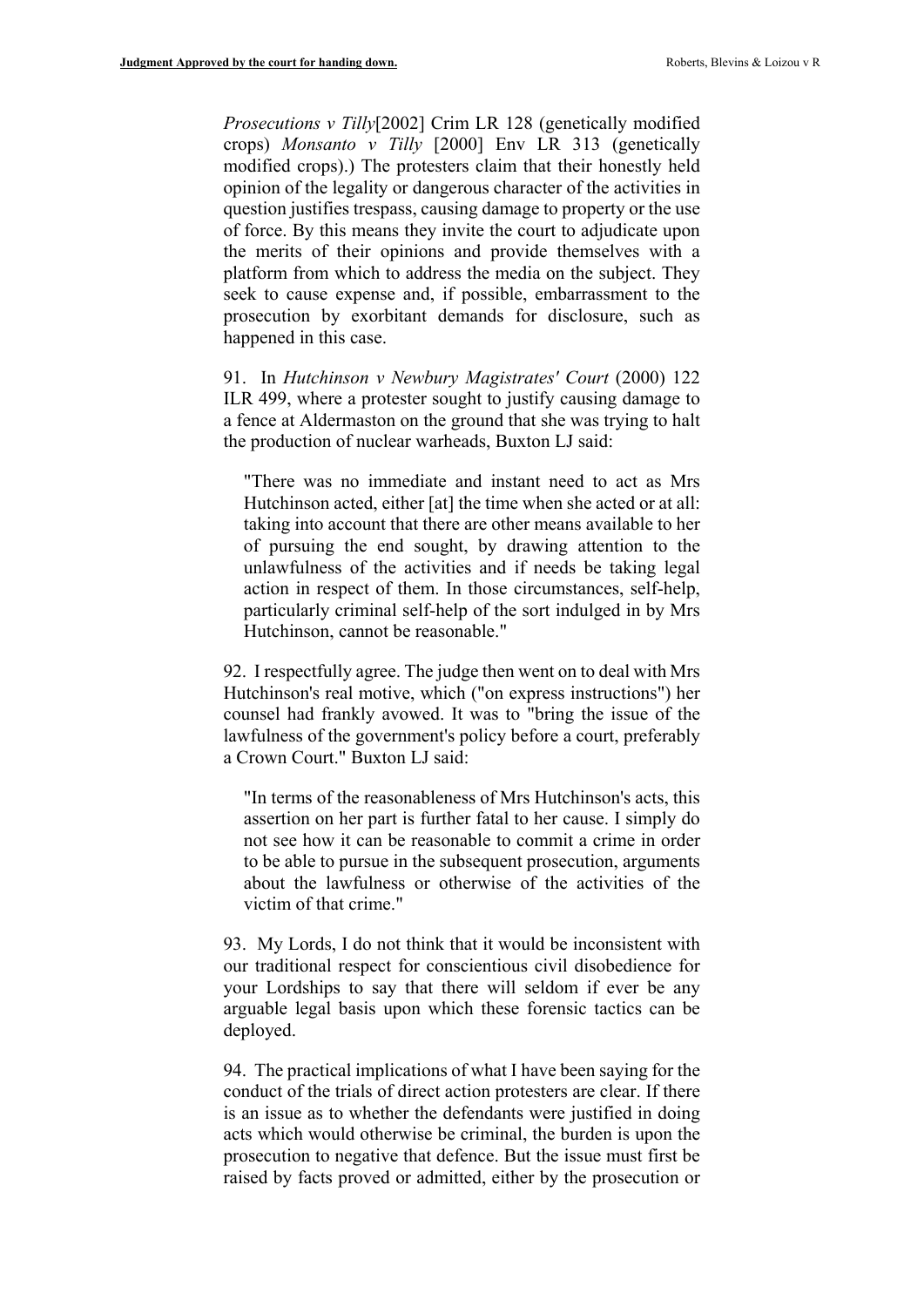reasonable, his acts must be considered in the context of a the defence, on which a jury could find that the acts were justified. In a case in which the defence requires that the acts of the defendant should in all the circumstances have been functioning state in which legal disputes can be peacefully submitted to the courts and disputes over what should be law or government policy can be submitted to the arbitrament of the democratic process. In such circumstances, the apprehension, however honest or reasonable, of acts which are thought to be unlawful or contrary to the public interest, cannot justify the commission of criminal acts and the issue of justification should be withdrawn from the jury. Evidence to support the opinions of the protesters as to the legality of the acts in question is irrelevant and inadmissible, disclosure going to this issue should not be ordered and the services of international lawyers are not required.

- 34. Paragraph 89 echoes the understanding that the conscientious motives of protestors will is matched by a relatively benign approach to sentencing. When sentencing an be taken into account when they are sentenced for their offences but that there is in essence a bargain or mutual understanding operating in such cases. A sense of proportion on the part of the offenders in avoiding excessive damage or inconvenience offender, the value of the right to freedom of expression finds its voice in the approach to sentencing.
- that there is a bright line between custody and non-custody in such cases. It should not suggest that the protestor in question has not kept his side of the bargain adverted to by 35. The succeeding paragraphs emphasise the limits of an appeal to legal justification in the offending behaviour. But Lord Hoffmann's *dicta* do not support the proposition be overlooked that public nuisance is a serious offence, the commission of which would Lord Hoffmann.
- imprisoned since 1932 for the commission of offences associated with their protest. Malicious Damage Act 1861, which carries a maximum sentence of two years' They caused disruption and inconvenience for a total of about seven hours. This case 36. Miss Brimelow QC's research suggests that peaceful protestors have not been That may well be right, but it reflects the operation of the consideration of the factors identified in *Margaret Jones*, rather than a hitherto unspoken rule of law. We have also considered *R v Jones (Annwen)* [2006] EWCA Crim 2942. The appellants were convicted on their guilty pleas of obstructing a train contrary to section 36 of the imprisonment. One appellant received a community order which was reduced to a conditional discharge and another a suspended sentence reduced to a community order. also demonstrates the intensely fact specific nature of sentencing in civil disobedience cases, both having regard to the offending and the offender, but nonetheless sensitive to the underlying context.
- attached by the common law to both the right to protest and free speech: see, e.g., *Hubbard v Pitt* [1976] 1 QB 142 at 174D and 178 per Lord Denning MR; *Bonnard v*  37. The long-established recognition in the United Kingdom of the value of peaceful protest, echoed in Lord Hoffmann's remarks, is a manifestation of the importance *Perryman* [1891] 2 Ch 269 at 284 per Lord Coleridge CJ (sitting with Lord Esher MR.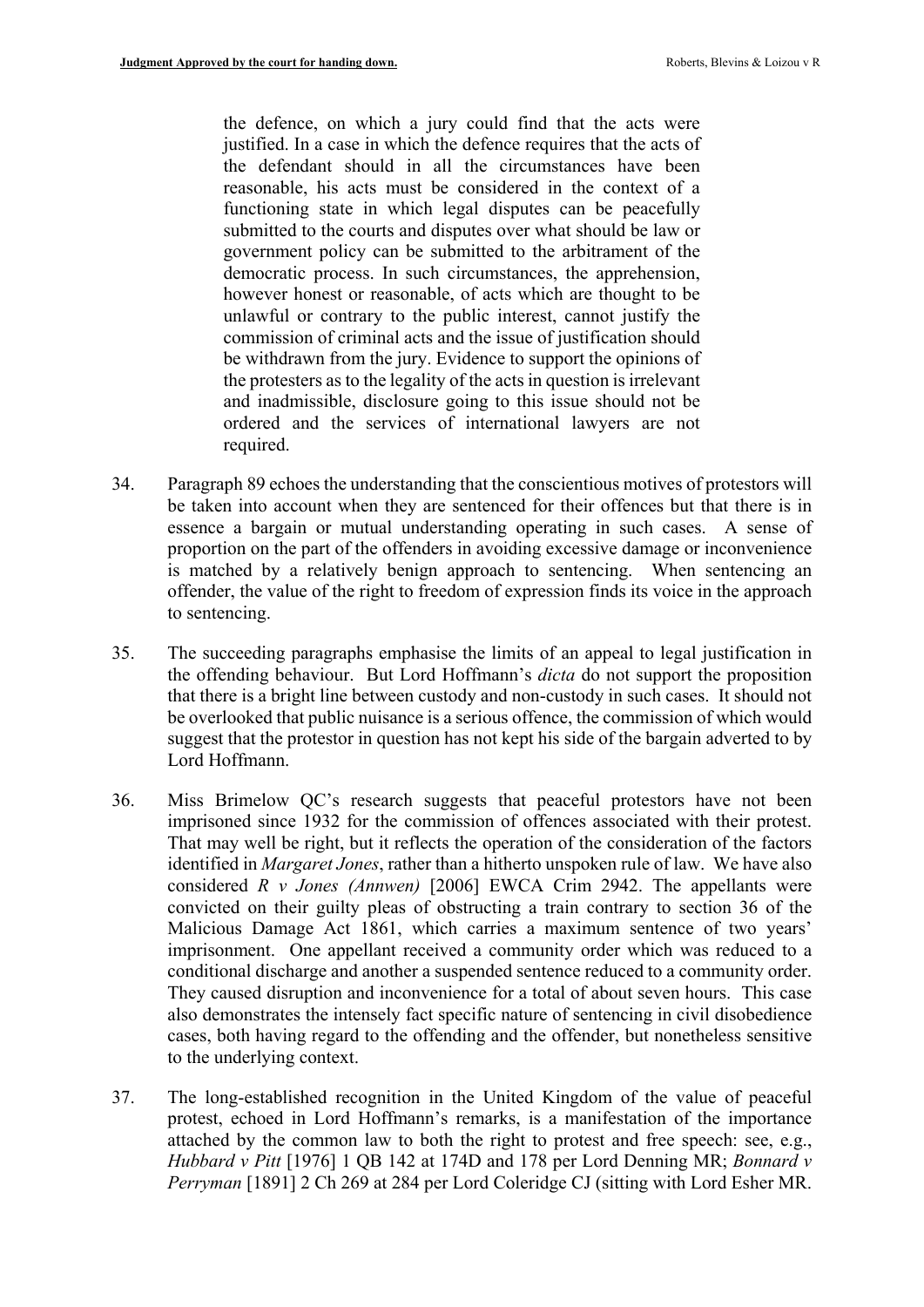majoritarian views. It is the intolerant, the instinctively authoritarian, who shout down Lindley, Bowen and Lopes LJJ); *McCartan Turkington Breen v Times Newspapers Ltd*  [2001] 2 AC 277 at 297 per Lord Steyn; *R v Shayler* [2003] 1 AC 247 at [21] per Lord Bingham; *Redmond-Blake v DPP* [2000] HRLR at [20] per Sedley LJ. In a free society all must be able to hold and articulate views, especially views with which many disagree. Free speech is a hollow concept if one is only able to express "approved" or or worse supress views with which they disagree.

- ECHR in articles 10 and 11, the first guaranteeing the right to freedom of expression, the second freedom of assembly. Both are qualified rights. Freedom of speech may be [or] for the protection of the reputation or rights of others." A similar, although not 38. That importance of freedom of speech and freedom of association is reflected by the subject to "such formalities, conditions, restrictions or penalties as are prescribed by law and are necessary in a democratic society … for the prevention of disorder or crime, identical, qualification applies to article 11.
- *Commonalty and Citizens of London v Samede* [2012] 2 All ER 1039. From time to in play were recently restated in *Taranenko v Russia* (App. No. 19554/05). At [81] the imprisonment, together with a fine, was a proportionate sanction for a protest which resulted in the severe slowing-down of traffic on a motorway. Reference was made 39. There is no doubt that direct action protests fall within the scope of articles 10 and 11: e.g. *Mayor of London (On behalf of the GLA) v Hall* [2011] 1 WLR 504; *Mayor*, time the Strasbourg Court has considered the question of the proportionality of a sentence imposed for crime committed in the course of peaceful protest. The principles court noted that in *Steel and others v the United Kingdom* (1999) 28 EHRR 603 short terms of imprisonment were proportionate in connection with interfering with a grouse shoot and breaking into a construction site to impede engineering works. At [85] the court recorded that in *Barraco v France* (App. No. 31684/05) a suspended sentence of also at [83] to *Drieman and others v Norway* (App.No. 33678/96) which concerned direct action against whaling by Greenpeace where a fine was considered to be proportionate; and at [84] to *Lucas v the United Kingdom* (App. No. 39013/02) where detention for a few hours following arrest for wilful obstruction of the highway and then a fine was proportionate. At [87] the Strasbourg Court said:

 "An analysis of the Court's case-law … reveals that the Contracting States' discretion in punishing illegal conduct intertwined with expression or association, although wide, is not unlimited. It goes hand in hand with European supervision by the Court, whose task it is to give a final ruling on whether the penalty was compatible with Article 10 or 11. The Court must examine with particular scrutiny the cases where sanctions imposed by the national authorities for non-violent conduct involve a prison sentence."

 into a building used by the President of the Russian Federation and occupied and reaction to the security guards' attempts to stop them entering the building. Beyond 40. *Taranenko* concerned a group of protestors who on 14 December 2004 forced their way barricaded themselves into a room on the ground floor. Their original plan had been to meet officials, hand over a petition and distribute leaflets. The action they took was a pushing a guard out of the way, there was no violence. Once inside they waved anti-Putin placards from the windows, threw leaflets and chanted slogans calling for his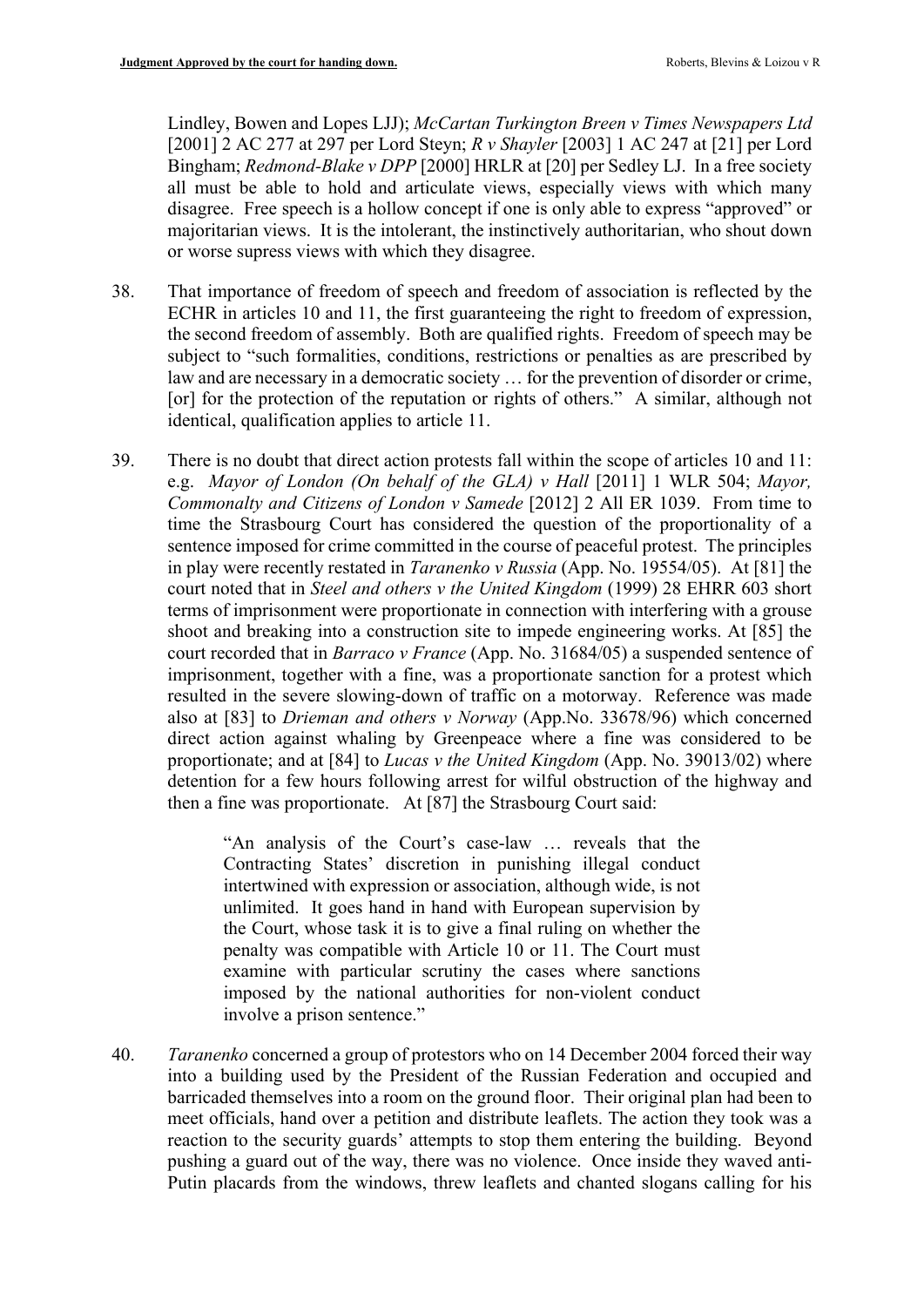overthrow of the state (and later with participation in mass disorder). She was remanded in custody and many requests for release were refused. On 8 December 2005 respect of the latter it was not established that the applicant was personally responsible. resignation. They stayed for an hour and damaged furniture and the walls and ceilings. The applicant was arrested and charged with criminal damage and the attempted violent she was convicted of the mass disorder offence and of criminal damage, although in The various defendants had voluntarily compensated the state for the damage they had caused. The applicant was sentenced to a suspended sentence of three years' imprisonment.

- 41. The Strasbourg Court, having reviewed the ruling of the court which convicted the applicant, note that her conviction was founded, at least in part, on the Russian court's condemnation of the political message which the protestors were conveying.
- the Constitutional Court. He made a speech fomenting interethnic violence. Weapons 42. At [93] the court observed that the conduct of the applicant was "closer on the facts to *Steel, Drieman, Lucas and Barraco"* than to a case called *Osmani v the former Yugoslav Republic of Macedonia* (App. No. 50841/99). In that case, the applicant, a mayor, organised an armed vigil to protect the Albanian flag in defiance of an order of were found in the town hall and there was a riot involving about 200 people during which police officers were injured. The original sentence of seven years' imprisonment was severe but, as a result of an amnesty he served 15 months in prison. That could not be considered disproportionate. It continued:

"93. The above circumstances lead the Court to conclude that the present case is different from *Osmani and Others* because the protesters' conduct, although involving a certain degree of disturbance and causing some damage, did not amount to violence. It is therefore closer on the facts to *Steel and Others, Drieman and Others, Lucas and Barraco*.

 months' imprisonment which was not, in the end, served. The 94. The exceptional severity of the sanction, however, distinguishes the present case from the cases of *Steel and Others, Drieman and Others, Lucas and Barraco*, where the measures taken against the applicants in comparable circumstances were considered to be justified by the demands of public order. Indeed, in none of those cases was the sentence longer than a few days' imprisonment without remission, except in one case *Barraco*) where it amounted to a suspended sentence of three court accordingly considers that the circumstances of the instant case present no justification for being remanded in custody for a year and for the sentence of three years' imprisonment, suspended for three years.

95. The Court therefore concludes that, although a sanction for the applicant's actions might have been warranted by the demands of public order, the lengthy period of detention pending trial and the long suspended prison sentence imposed on her were not proportionate to the legitimate aim pursued. The court considers that the unusually severe sanction imposed in the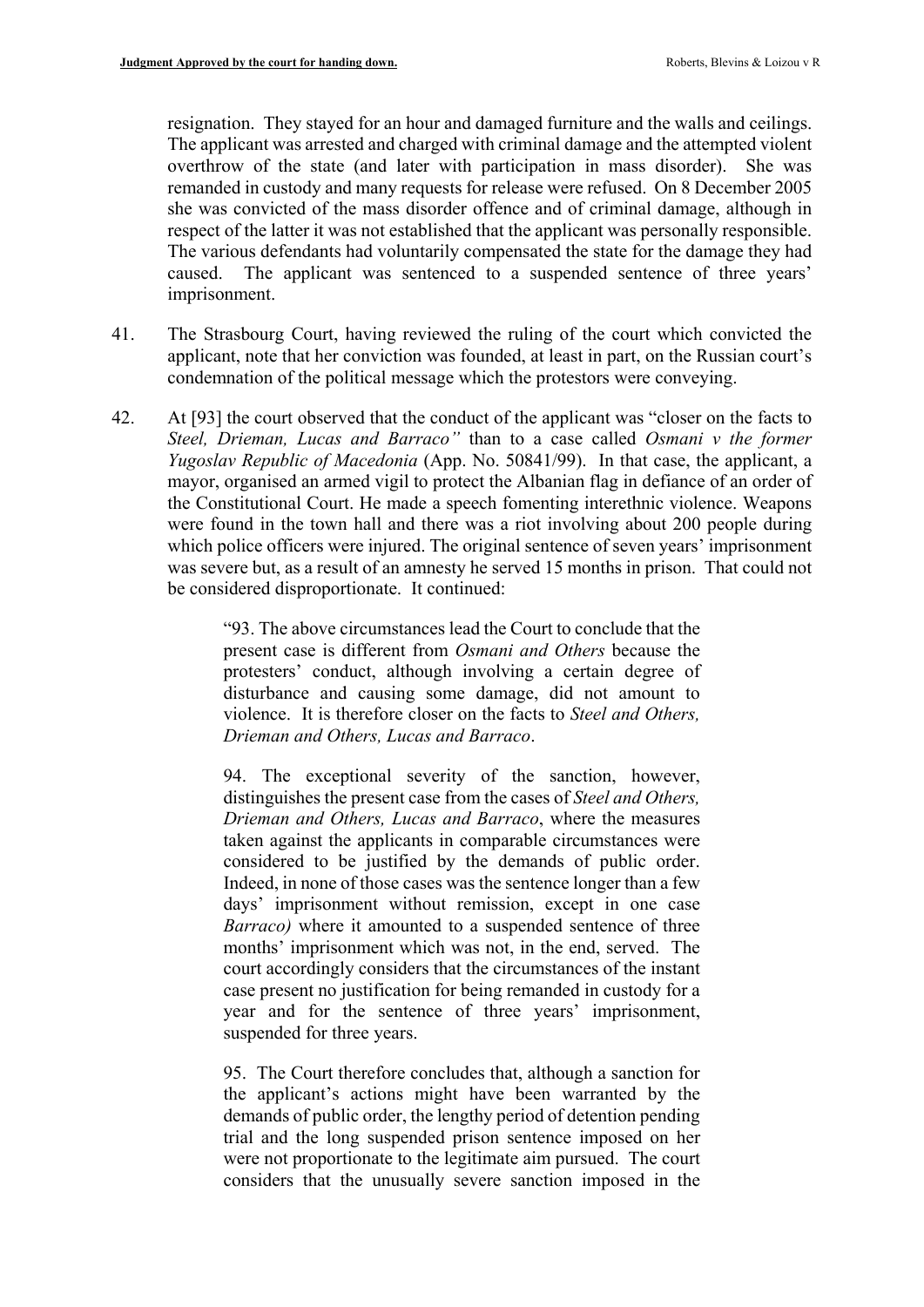present case must have had a chilling effect on the applicant and other persons taking part in protest actions (see, mutatis mutandis, *Cumpǎnǎ and Mazǎre, cited above, § 116).* 

43. The Strasbourg jurisprudence does not support the proposition that detention is necessarily disproportionate for the conduct with which these appeals are concerned. On the contrary, the Strasbourg Court has accepted as proportionate both immediate sentences of imprisonment and suspended sentences in cases where the conduct in question caused less harm and was less culpable. In this way, the ECHR marches with the common law. The underlying circumstances of peaceful protest are at the heart of the sentencing exercise. There are no bright lines, but particular caution attaches to immediate custodial sentences.

## **The sentence in these cases**

- 44. The judge noted that each of these appellants was of good character (or effective good character) and referred to the many letters of support setting out the positive nature of that good character, that is beyond the mere fact of absence of previous convictions. His conclusion that the custody threshold was passed, and that he could not suspend the sentences, rested upon three features. First, the widespread harm caused to many people as a result of the extended length of the protest. Secondly, his evaluation that these appellants were culpable because they persevered in their protest despite it being obvious that the impact was severe. Thirdly, that they were unrepentant and adhered to their underlying views and convictions.
- community sentence can be justified; section 152 Criminal Justice Act 2003. That 45. Custody is only appropriate if the court considers that the offence (alone or in combinations with one or more other offences) is so serious that neither a fine nor a judgement must be made in the light of all the circumstances. In our view, having regard to the good character of these appellants and the underlying motivation for their criminal behaviour, even taking into account the widespread disruption for which they were responsible, the custody threshold was not crossed. Miss Brimelow QC developed detailed submissions on the precise extent of the disruption for which, either alone or combined with the coincident behaviour of others, these appellants were responsible (Ground 3). We consider that the judge, having heard all the evidence, was in an unrivalled position to evaluate that question. We are unpersuaded by an exercise of picking through bits and pieces of the evidence, that he was wrong.
- 46. But we respectfully part company with the judge's unqualified view that these appellants will offend again. Time, of course, will tell.
- offending, underlying motivations can be of great significance. 47. In concluding that the appellants were likely to reoffend, the judge was unimpressed by their expressions of remorse and good intent for the future. It was in this context that he referred to the deeply held beliefs of the appellants, and the certainty that they were right: see paragraph 30, above. We do not read the judge's remarks as penalising the appellants for their beliefs. That would be wrong. However, to the extent that it is necessary for the purposes of sentencing to make a judgment about the risks of future
- their actions, that is to say the extended duration of the protest with its widespread 48. The appellants expressed regret for what they had done and two of them recognised that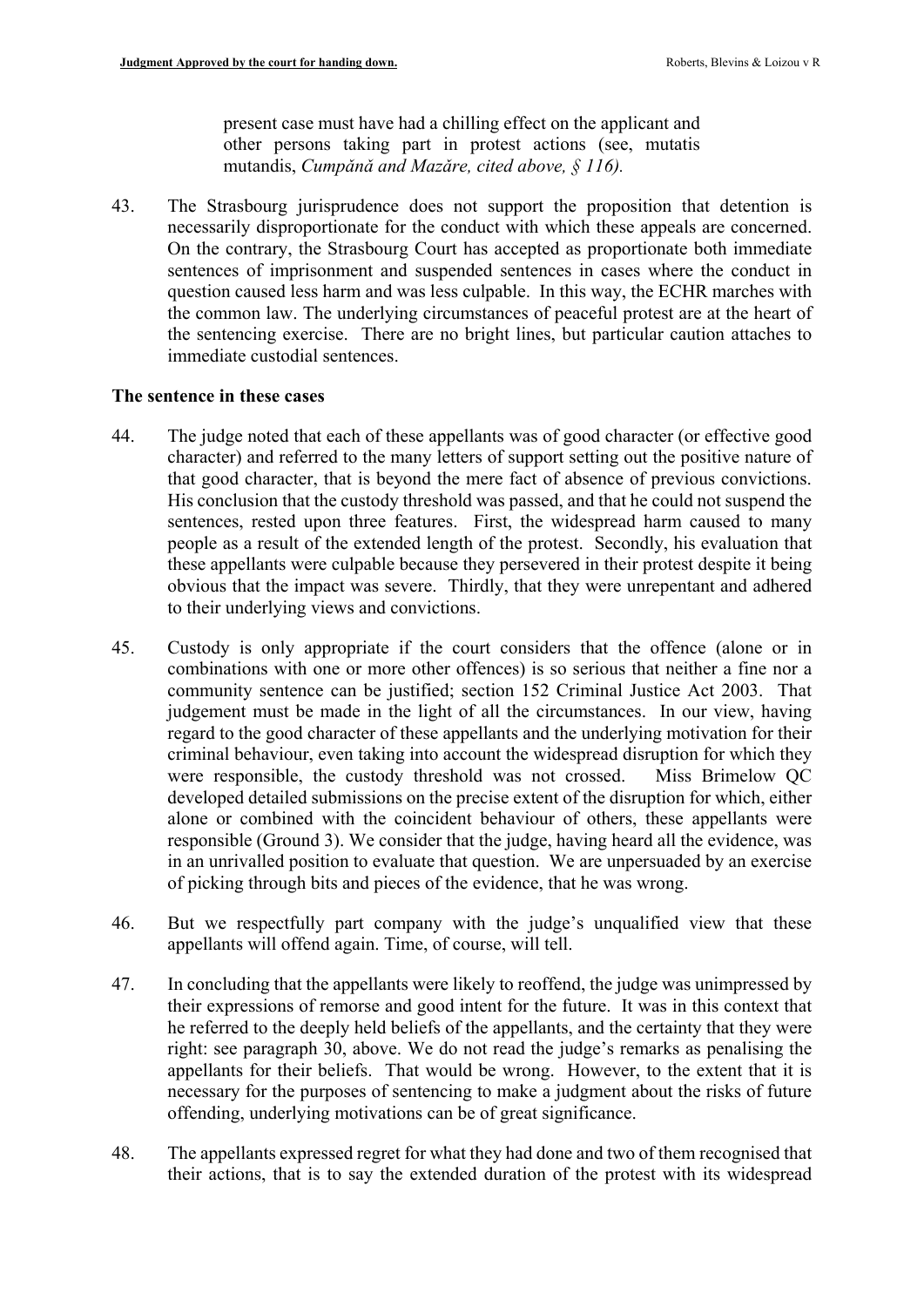impact, were (we paraphrase) unreasonable and irresponsible. It was on that basis that they asked to be sentenced. The following extracts from the pre-sentence reports illuminate how they reacted.

49. The report dealing with Mr Roberts notes the evidence "of the elderly who were unable to go out due to no buses, the emergency services, blood transport and patient transport that had to use alternative, longer routes ...". It continues:

> "He stated that after hearing the evidence from during the trial he felt guilt and remorse for their inconvenience and admitted he was naïve, not understanding the consequences of his actions at the time but has had time to reflect. … He asserts that prior to the verdict, he had already made a decision to move away from working with the protest group."

50. Mr Loizou's pre-sentence report contains the following:

 against fracking in their area. He now accepts his assumptions "He explained that he thought he was supporting the local community; as it was his understanding they are in the main here were based upon the attitudes of those on the protest likely to share his views. However, he does add that he often received 'thumbs up' from drivers who were able to get past the obstruction caused, adding to his feeling that he was doing something positive for the local Community.

 difficulties he caused, he explained that listening to exactly how various people had been impacted brought that home to him. It was apparent in interview that Mr Loizou regretted his actions Mr Loizou explained that he was disavowed of these views during his trial; whilst he had seen statements indicating the and expressed remorse for those he harmed as a result of his behaviour."

51. The position with Mr Blevin was less clear-cut:

"He claims it never occurred to him how it might be negatively affecting anyone. … He assured me that he cares deeply and had he realised the negative impact of his behaviour he would have come down from the vehicle.

 me that this hadn't been his intention and if there had been any When challenged about his thought process retrospectively Mr Blevins informed me that although climate change is still important to him and he would still campaign to raise awareness, he would not put himself in this position again. Mr Blevins explained how upsetting it had been to hear during the trial how various members of the community had been affected. He tells other way he would have taken a different course of action. He justified his actions informing me that there were no other options available stating 'conventional routes were not working